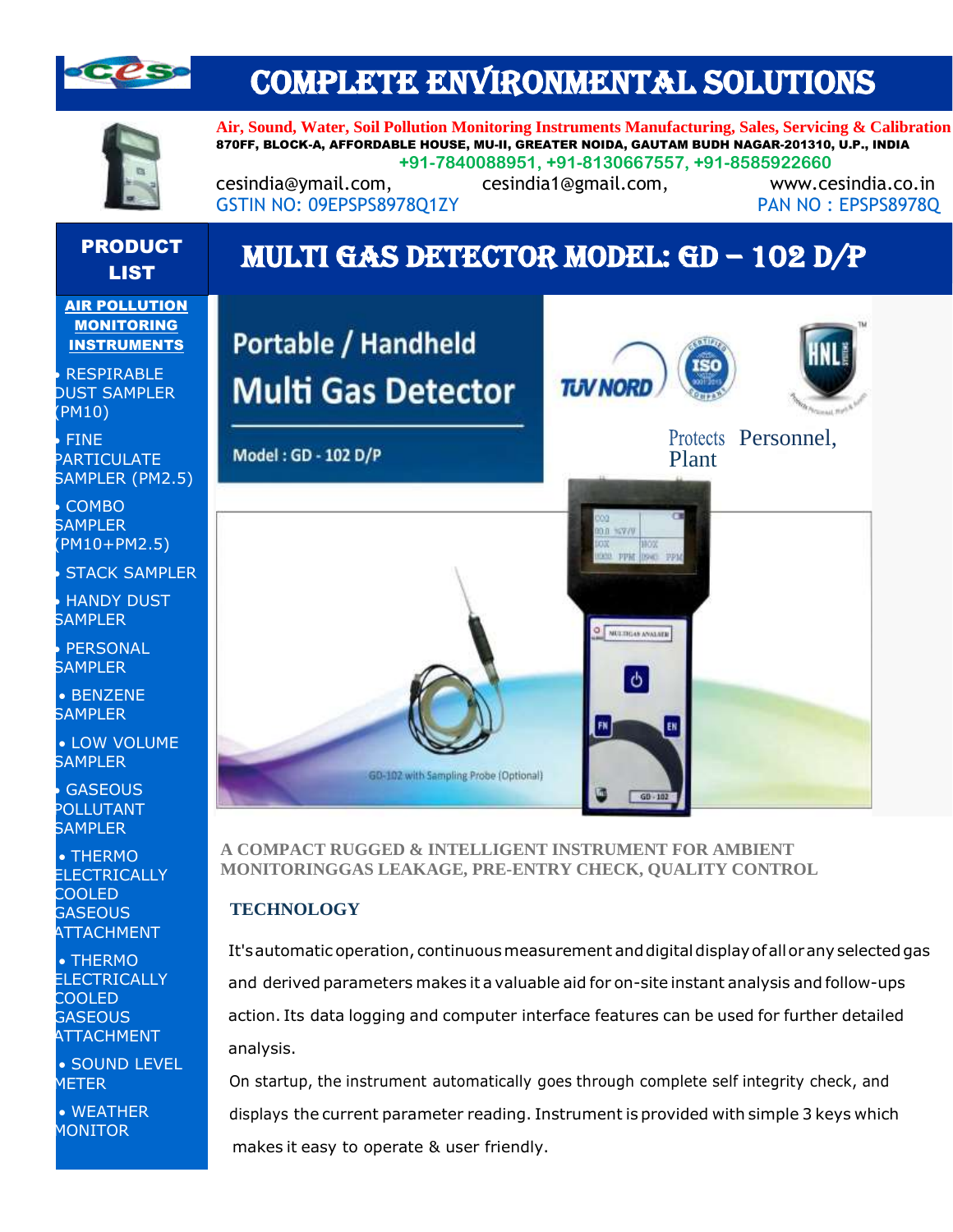#### • LUX METER • VIBRATION METER

• TOP LOADING **CALIBRATOR** 

• • FLOW **CALIBRATOR** 

• • TIME **CALIBRATOR** 

• SOUND LEVEL **CALIBRATOR** 

**LAB INSTRUMENTS**

• BIO SAFTY CABINET

• FUME HOOD

• BOD INCUBATOR

• COD DIGESTOR

• AUTO CLAVE

• BIOLOGICAL INCUBATOR

• HOT AIR OVEN • WATER BATH

• HUMIDITY **CHAMBER** 

• HOT PLATE • DISTTILATION

UNIT • HEATING

**MENTLE** • KJELDAL **ASSEMBLY** 

• DEEP FRIZZER

• PH METER

• TDS METER

• CONDUCTIVITY **METER** 

• SPECTROPHOME TR

• WEIGHING BALANCE

• MOISTURE ANALYZER

### **SPECIAL FEATURES**

- Automatic operation
- Self-diagnostic facility
- Proven sensor technology
- Accommodate upto six sensors
- Continuous, stable Graphic LCD display
- Long life Li-lon batteries
- Data logging and RS 232 output capability Intrinsically safe

# **Portable / Handheld Multi Gas Detector**

## Model: GD - 102 D/P

### SPECIFICATIONS

| <b>Type</b>                                                                | Portable                                                       |
|----------------------------------------------------------------------------|----------------------------------------------------------------|
| $\sqrt{ }$<br>Detectable<br>gases<br>parameters<br>Electronics / processor | All including / Volatile Organic Compounds<br>Micro-controller |
| Power supply                                                               | Li-ion battery with charger                                    |
| Display                                                                    | Graphic LCD                                                    |
| Alarm                                                                      | Audio / visual                                                 |
| Digital output                                                             | RS - 232, Data logger                                          |
| Technology                                                                 | Sensor specific                                                |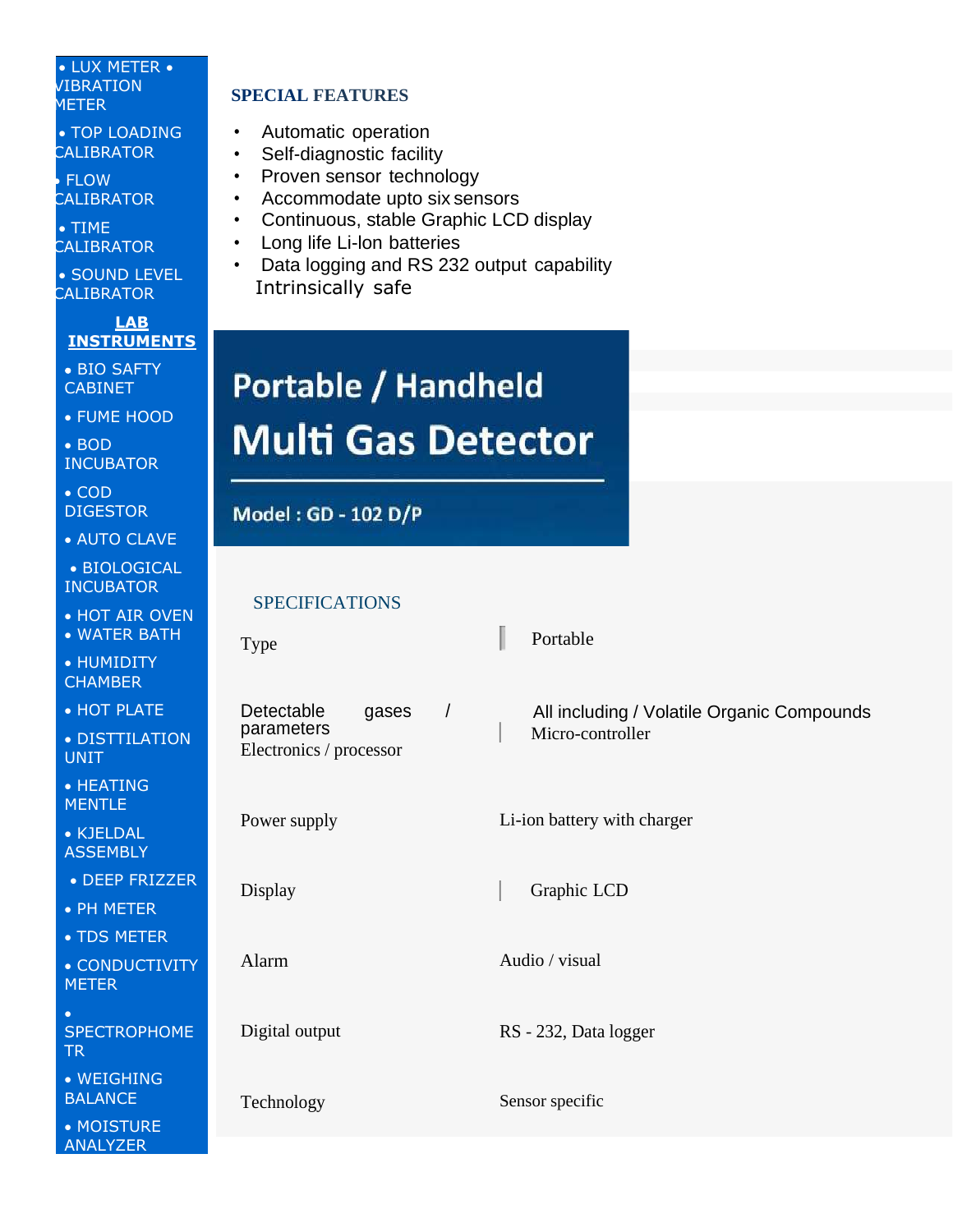| • DIGITAL<br><b>ULTRASONIC</b><br><b>CLEANER</b>                | Range resolu0on                                                               | 0.1                                                                                                                               |  |
|-----------------------------------------------------------------|-------------------------------------------------------------------------------|-----------------------------------------------------------------------------------------------------------------------------------|--|
| • DO METER<br>• GRADENT<br><b>THERMAL</b>                       | Accuracy                                                                      | $+2\%$ FS & 0.5% for O2                                                                                                           |  |
| <b>CYCLEAR PCR</b><br>• ICE FLAKER<br>• ICE MAKER               | Response time                                                                 | Sensor specific                                                                                                                   |  |
| • PROBE<br><b>SONICATOR</b>                                     | Opera0ng temperature                                                          | 0 to 55 $^{\circ}$ C                                                                                                              |  |
| • DIGITAL<br><b>VISCOMETER</b><br>• DIGITAL                     | Sampling / input                                                              | <b>Diffusion or Suction</b>                                                                                                       |  |
| <b>PRESSURE</b><br><b>INDICATOR</b><br>$\bullet$ LON            | Housing / case                                                                | <b>ABS HI-Impact Plastic</b>                                                                                                      |  |
| <b>SELECTIVE</b><br><b>ELECTRODES</b><br>• POLARIMETERS         | Included accessories                                                          | Carrying case                                                                                                                     |  |
| • VISCOMETERS<br>• PROBE<br>SONICATOR-                          | OpGonal accessories                                                           | Sampling probe with pump                                                                                                          |  |
| <b>TOUCHSCREEN</b><br>• LON WITH PH<br>METER-5<br><b>POINTS</b> | Humidity                                                                      | 5% to 90% non-condensing                                                                                                          |  |
| $\bullet$ PH<br><b>ELECTRODES</b>                               | <b>External dimension</b>                                                     | 225 X 106 X 40 mm approximately                                                                                                   |  |
| • MULTI<br>PARAMETER /<br><b>DO METER</b>                       | Weight                                                                        | $ 50 \text{ gm (gross)}$                                                                                                          |  |
| • REFRACTO<br><b>METERS</b>                                     | Approvals                                                                     | CM RI, DGMS                                                                                                                       |  |
| • GRADIENT<br><b>THERMAL</b><br><b>CYCLER</b>                   | <b>GASES AND RANGES</b>                                                       |                                                                                                                                   |  |
| · ULTRASONIC<br><b>CLEANERS</b>                                 |                                                                               |                                                                                                                                   |  |
| • CERAMIC                                                       | 1.CO<br>$:0 - 500 / 0 - 2000$<br><b>PPM</b><br>2.NH3<br>$:0-100/0-500$<br>PPV | $H2S : 0 - 200$<br><b>PPM</b><br>09. SO2: D - 20 / 0 - 2000<br>5.<br>$10. NOT: 0-200/0-2000$<br>$:0-10/0-5000$<br>6.<br>PPM<br>NO |  |
| <b>HOTPLATE</b>                                                 | $3.$ CI <sub>2</sub><br>$: 0 - 10/0 - 50$<br><b>PPM</b>                       | 11. HBr: $0 - 5/0 - 200$<br>7.<br>Oz<br>$: 0 - 25$<br>$%$ V/V                                                                     |  |
| <b>MAGNETIC</b><br><b>STIRRER</b>                               | 4. COZ<br>$: 0 - 100$<br>$P*V/V$                                              | 12. HC/LPG/H2: $0 - 100$<br>H2<br>$: 0 - 1000$<br>% V/V<br>8.                                                                     |  |
| • DIGITAL<br><b>PIPETTES</b>                                    |                                                                               |                                                                                                                                   |  |
| • REFRIGERATED<br><b>CIRCULATING</b><br><b>BATH</b>             | ORDERING INFORMATION                                                          |                                                                                                                                   |  |